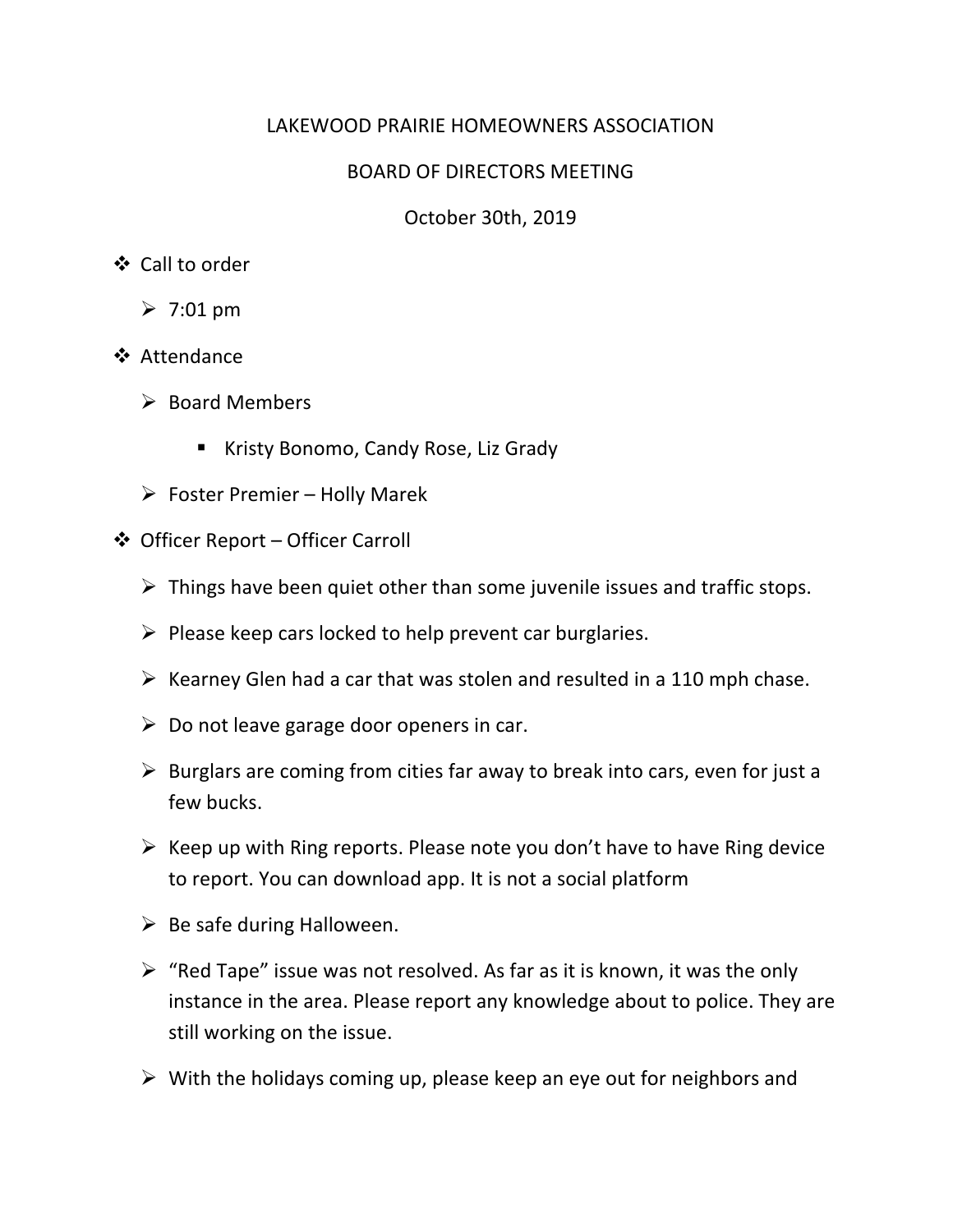packages that are delivered. If possible, have packages delivered to your work place. Some businesses, like Walgreens and Harris Bank, will allow you to deliver to their location and then you can pick up. Plain clothes officers will be following delivery trucks to keep an eye out for people trying to steal packages off door steps.

- $\div$  Approval of minutes from 7/24/19
	- $\triangleright$  Liz 1st, Candy 2nd, all in favor, approved.
- ❖ New Business
	- $\triangleright$  Approval of 2020 Budget
		- Kristy  $1^{st}$ , Liz  $2^{nd}$ , all in favor, approved.
	- $\triangleright$  Pool Decking/Skirting Timing and Fine Schedule
		- Board discussed, along with homeowners from the floor, decking and skirting timeline and fine schedule.
		- **F** If deck is not properly installed within required 6 months previously approved timeline, a fine of \$250 will applied to account and will continue every 30 days until deck is complete.
			- $\triangleq$  Kristy 1<sup>st</sup>, Liz 2<sup>nd</sup>, all in favor, approved.
	- $\triangleright$  Vehicle parking/storage Timing and Fine Schedule
		- Board discussed, along with homeowners from the floor.
			- $\cdot$  Fee schedule will follow garbage can fine schedule. Warning first, \$25 for first offense, \$50 for second, \$75 for third, etc. Clock will reset after 6 months free from violations.
				- $\triangleq$  Liz 1<sup>st</sup>, Candy 2<sup>nd</sup>, all in favor, approved.
		- Homeowners may apply for an extension on the website. Board will review and then approve or deny.